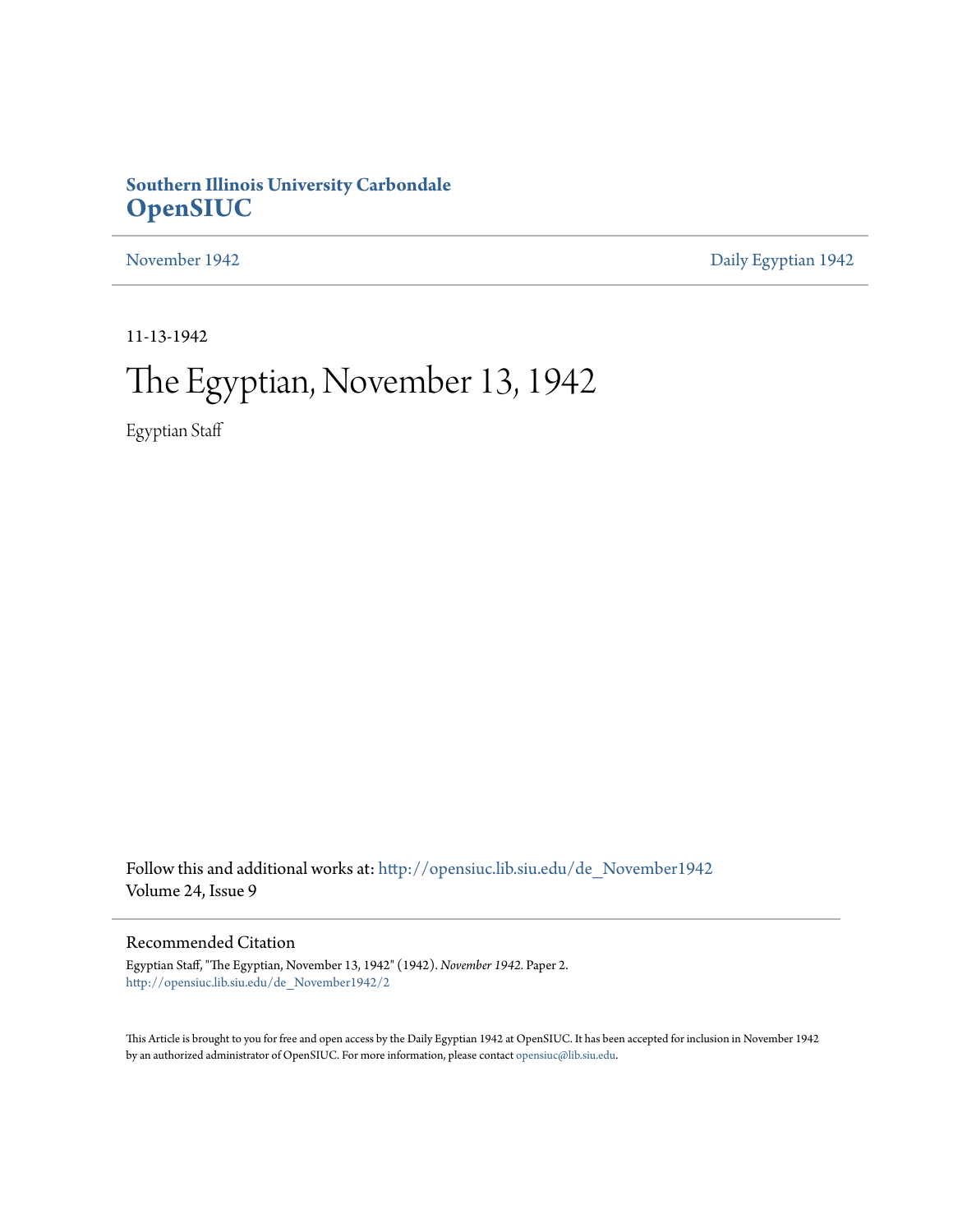

# NUTRITION WEEK TO BE OBSERVED Campaign For U S I Dr. Parry Added To Education Staff: ON CAMPUS; CHAPEL PROGRAM ALSO Is Progressing From Syracuse U.

Dr. Dougles Parry, clinical ps: chologist at synchuse one-ended to<br>the Departement of Education, and<br>the Departement of Education, and<br>the Bureau of Child Guidance at<br>Southern Illinois Normal University. . Parry will assume his duties on

the S.I.N.U. faculty at the beginning<br>of the whiter quarter.<br>Dr. Parry attended the University<br>of Utah in Salt Lake City from 1932<br>to 1938, where he received his B. A.<br>and M. A. degrees. In 1942 he was<br>granted the Ph.D. de use University. His experience in-<br>indes two years of university teach-

Child Guidance in the studies Child Gunance clinics. However,<br>his work in that field will not be<br>confined to studies made at the time<br>of the regular quarterly clinics. He<br>will work with the bureau in making recommendations for cases brought<br>before the bureau during the entire Four DE PRINCIP III also participate and the state of the state of the contract of a state in the contract of the contract of the contract of the contract of the contract of the contract of the which is when the contract o term,

whiter term.<br>
To Assist in College Testing<br>
In addition to bis anists and College Testing<br>
To Assist in College Testing<br>
the Braveau of Child Guidance, Dr. 13, the<br>
Bravey will be associated with the Theoremonic<br>
college

### 100 Delegates From 17 States Comprise American Youth Conference Nov. 4-7

100 delegates from many<br>
if the United States, including<br>
1. Minnesota, Kansas, New<br>
New York, Naryland, West<br>
New York, Naryland, West Virginia, Virginia, Illinots, Kentucky Virginia, Virginia, illinois, keatueky,<br>Ohio, Italiana, Michigan, Wisconsin, and Washington, 'D. C., attended the Washington, 'D. C., attended the Youtury Life Association and Watch Toutury Life Association last week.<br>Thir ste, and non-coneguste, nome ecu-<br>nomics, Alpha Zeta, agriculture fraternity, agriculture clubs, 4-H clubs inty rural youth groups were conference

the conterence.<br>
teers selected for the coming<br>
were: President, Marjorie Louis<br>
State University; vice presi (Continued on page 3)

**Required P.E. For** Sophomore Men

eginning the Winter term at<br>hmen and sophomore men witequired to take Physical Edu cation, according to a decision of<br>the Men's P. E. department. The

the Merke Past Baratteness and the second term of the state of the Carolina control of the Carolina control of the Carolina control of Administration which is a warmow respected for the Carolina control of the Carolina co

### "Nutrition Week", an all-campus project sponsored by a number of agencies, will be held at S.I.N.U. next week. The program

oer or agencies, will be nead at S.I.R.U. next week. The program.<br>will get under way at college assembly exercises next Tuesday of Southern Blinois is now progress-<br>morning, at which time a technicolor movie, "Fun 'in Food will get under way at conege assessment exercises ness, all  $\frac{1}{2}$  Southern Illinois is now prog<br>morning, at which time a technicolor movie, "Fun 'in Foods", ing very rapidly. Only secondly<br>will be showin, and an outli nection with the cafeteria will be given by Miss Coleta Knewitz eral state-wide organization-the Ill

Paction with the cafeteria will be given by Miss Coleta Knewitz<br>
and State Pederation-of Women's control and State Pederation-of Women's<br>
Packet Pederation of the household arts colored charts show. The illnois State Pede the S.I.N.U. faculty at the beginning Model meals will be on exhibit in the foyer of the auditorium.

Since U. free Distribution is between the parameters. The since of the since of the auditorium.<br>
The white quarter, Terry attended the University is propagand to Be Posted about the list of parameters a studies of the Sou

home economics department and the sufficient nutrition, respectively management throughou cooperative Agencies cafeteria the year.

1942 OBELISK WINS

FIRST AT COLUMBIA

PRESS ASSOC. CONTEST

ed the book a gold medal for<br>ing a first place rating.

On Wednesday night, November<br>11, nominations for officers of the<br>freshman class were made, the fol-<br>lowing being nominated: President.

FINAL EXAMINATION

7th hour classes........ 7:30-10:30<br>8th hour classes........10:30- 1:30

Tuesday, November 24.

 $1:30-4:3$ 

wis

Fall Band Concert Next Varied Program Scheduled

|<br>| Next Thursday evening, November<br>|19, the S.I.N.U. Concert Band Will present to the public its fall concert<br>The program will be of interest to as it will consist of classieverybody as it will consist of class-<br>  $\frac{1}{2}$  cal music from "Bach to Savissky"<br>
and for the modern minded there<br>  $\frac{1}{2}$  will be "Andalucia", which has been<br>
popularized as "The Breeze and 1".<br>  $\frac{1}{2}$  "Elegin th

Amparito Roca-Spanish Mi This result of the Contract of Textdue zations Section of last year's book<br>cored low in both contests because<br>if their poor layouts and unimagin-

INTERMISSION. stive handling.<br>The Columbia Association aw

March.

Freshmen Named For Class Officers "Pop Goes the Weasel" is a no at Nominations Nov. 11

ely number which will be amusing<br>from start to finish and 'Amparita<br>Roca", a Spanish March will be en-Roca", a Spanish Narch will be en-<br>joyed by thesa who like fast catchy<br>melodies. "Headlines" is in music<br>just what its title implies. It shouts<br>news of all sorts; war, fire, carth-<br>quakes, and fioods. "If Guaray" is

.<br>a favorite overture. "Berceuse and Finale" is one of "Berechse and Finate is one of the best transcriptions of fine classical music for concert band and to represent Bach "Jesu, Joy of Man's tine Cox, and Gene Wells. Desiring" will be played.

of course, overybody enjoys the service songs which are so population and for the finale of the concert. a March Medley of Service Songs will be played.

Compassion will be played.<br>The admission will be 15c to<br>erybody, and students will not<br>admitted on activity tickets as v mistakenly stated in last week's tielė.

rate.<br>This concern will furnish an even This concern will turning an even<br>in get of good music for everybody.<br>The S.I.N.U. band is now at its full-<br>est and lost, for next quarter-assume<br>of the men in the band will be in-<br>ducted into the armed forces.

# **Rapidly At Present**

son, at the convontion in Decatur **Bitnole** 

Schneider Activ

W. B. Schneider, chairman of the campaign, has given address to the leading civic and social clubs<br>of this area. Among those places<br>and organizations are the following<br>Carbondale Rotary Club; Carbondale Business Men's Association; Carbon-Chapter, American Association B. S.

coming meeting coming meeting of Alumni and<br>county representatives. Mr. Warren and Mr. McDonagh have agsisted by g in nauwwww.<br>shoro, respectively.

A student committee for U.S.I. has The 1942 Obelisk received a first The 1942 Obelisk received a first<br>phase rating this week in the Eighth Annual Yearbook Critique and Consider<br>Annual Yearbook Critique and Consider<br>Scholastic Press Association, scotting<br> $\frac{1}{554}$  points out of a possibl some set up and met yesterday.<br>
Other committees have been set up<br>
to perform an assortment of tasks.<br>
Mr. Warren headed a committee met vesterdav. meter the sustained the 1942 book had; ""... senary heads a publicity staff come or the unisories for a number of previously received a third place; for the campaign; and a Policy com- stodying received. Substitution is c potential curriculum for U 

 $\frac{1}{4}$  and engraving lob it represent:<br>  $\frac{1}{4}$  A  $\frac{1}{4}$  D. Day" on the campus based on the Cap of the Cap for the campus based of the Cap of the Cap of the Cap of the Cap of Cap of the Cap of the Cap of the Cap o Schroeder are the committee to ar rance this day. A visit from South Illinois State legislators, with r turnors state ingustators, with<br>campus tour, a special assembly,<br>d a luncheon, is being arranged.<br>y student suggestions are wel-

ome.<br>Mr. J. Cary Bavis heads a committee to take care of student con

### 2000 Expected to Attend **Campus Meeting of Illinois** Defense Council Nov. 14

owing being nominated.<br>Paul Margolli, Janes Graves, and<br>Bob Eaton; vice-president, Jerry<br>Champain, Virginia Eckert, and<br>Jemes S. Wilson; secretary, Mary<br>Agnes Mann, Frances Wisely, Ernes-Jerry<br>and Two thousand are expected to tend the convention of the southern sixty-three counties in the Illinois Defense No. Sunday, November 14, in Shryte.<br>
No. Sunday, November 14, in Shryte.<br>  $\Delta$  is a sunday outstanding lead<br>  $\Delta$  it is the field of civilian defense will be present to address the body Elections will be held Friday, No sections will be near rivery, we<br>render 20. Activity tickets nust be<br>presented in order to vote. All<br>freshmen are urged to vote. mong these will be Major General Parker and his associate Kellog. In addition to these two Cantain Waugh will make one of the principal as The well known Olean B

es. The well known Glent<br>erind is head of this zon-<br>cal unit of the Civillan<br>movement will present at hibition illustrating the operation o a central defense unit in these of<br>an emergency. The meeting is to about civilian defa formation about civilian defense<br>which may not otherwise be at their

This assue of the Egyptian ontains four pages because of the Armistice Day holiday this week

'Reba Hartlev Now **Member Col. Bureau** Of Child Guidance

Miss Reba Hartley, who returned Nias Helba Hartley, who returned<br>to the campus in September as a<br>nember of the college faculty in the<br>Department of Physiology and Health<br>has just accepted an invitation to be-<br>come a member of the Bureau of<br>Child Guidanco

Had Nurses' Training at

Had Nurses' Training at<br>
Miss Haritey is a graduate in<br>
Nirses' Training from Washington<br>
Nurses' Training from Washington<br>
University, 1933, and in addition to<br>
her R. N. Degree she also has a<br>
her R. N. Degree from Washi TOLD BY DR. EDDY of University Professors; Murphys-<sup>i</sup>versity, received in 1941. She has also<br>boro Rotary Club; Southern Illinois done considerable study at Southern sy rania Nov. 4; Delegate Assembly', illinois Normal University, particular-<br>of Hilucis Education Association; ily in the denartments of Physiology<br>Relieville meeting of Almani; State and Realth, and Education and Pay<br>Boa radio Nov. 4; Delegate Assembly Illinois Normal University, particular

Her experience includes field work<br>with the St. Louis Visiting Nurses'<br>Association, and for tive years the was a nurse in the St Louis Mater-

of Minnesota, special work was done<br>in the field of Child Phychology as offered to medical students. Besides is<br>work with the St. Paul Family Nurs-, in: with the Minneapolis

the twith famous leaders of the war-<br>ring countries such as Gaudhi, Hitsome of the histories for a number of the histories for a number of ler, and Stalin.<br>"As soon as Hitler broke his last me of the seminars in the

### **Five SINU Students** to Take Honor Courses

Figure state and the state of the state of the state of the state of the state of the state of the state of the state of the state of the state of the state of the state of the state of the state of the state of the state a consumers from Southern IIII-<br>nois Normal University, Bill Reynolds, a senior from Vienna, Carolina<br>Colp, a junior from Carterville, Wava<br>a factorism a limit of the senior from Southern Colp, a junior from Carterville, Wave<br>Reberson, a junior from Mt. Vernou<br>Nancy Lee Freeman, a junior from<br>Benton, and Glenn Yarbrough, a jun tor from Harrisburg, were approved by the Governing Honors Committee or<br>| ernme,<br>| arship | ir<br>| 14 | ir ernment and English. High Scholarthe student's respective the chief prerequisite for  $\mathbf{h}$ 

note one in the capture of the state of the first presence of the first of the supervisor of the state of the state of the state of the state of the state of the state of the state of the state of the state of the state of

# Hamilton to Write Reviews

Tot Chinese and Maritim Chinese and Maritim States and Maritim Review Column is a steady page. has received an appoint group of the Chinese and Maritim States of the Chinese Chinese and Maritim Chinese the States of the St

nstoran of Fribera Epsilon<br>pary journalism fraternity.<br>najor subject is History a major subject is History and he homomics:<br>
For the nast three years Ham-<br>
Hon has been librarian of the<br>
Hon has been librarian of the<br>
Carbondale public library. Ho is<br>
the son of Mr. and Mrs. D. L.<br>
Hamilton of Carbonda

# **Students Named Are Those Outstanding On Southern Campus**

Twenty students from S.I.N. U. last week were nominated by in impartial committee to be included in Who's Who Among<br>Students in American Universities and Colleges. These stu-<br>dents are: Mary Lou Hampton, Elizabeth Fairbairn, Bill Rey-Blackwell, James Clinton, Gra-Jim Wilson, Hubert Dunn, Wal-<br>do McDonald, Victor Hicken, Pat Lill, Dorothy Downey, Rosemary Oshel, Robert Clendenin. Louie Macchi, Kenneth Oliver, Leroy Duckworth, and Delmar Loveall.

Dovean.<br>These students who have been<br>chosen to be included in Who's Who Among Students in American Uni

Among Students in American University<br>are been out-<br>versities and Colleges have been out-<br>standing in campus activities.<br>American Universities and Colleges<br>American Universities and Colleges<br>was first published in 1935 for Dr. Sherwood Eddy, noted lecturer, author, and world traveler, was brought to the campus Thursday, November 12, under the auspices of the entertainment committee and the college Y.M.C.A.<br>After a special breakfast Thurs ences a special originate Trurs-<br>
Resident Pullam and leaders of the various religious organizations of the<br>
various religious organizations of the<br>
campus. Dr.-Eddy addressed the state-<br>
dent hody in a cardio state. student would be given recognition dent body in a special assembly. He

second, to establish a reference volume of authoritative information cotters woments. Membership. 19<br>Who's Who Among College Student<br>is the climax of a student's caree<br>topping all other honors that he has obtaine

eu.<br>Selection of Candidates

Selection of the students is made<br>y an impartial and conscientious on an inpartial and conservations of the conservation of the state of the state of the state of the state of the state of the state of the state of the state of the state of the state of the state of the state of the state in business and society. Seniors and students in advanced work are eligginning ibie

pledge promise and attacked Rus-<br>sia," he said, "if Russia has the will<br>to fight on, it will be the beginning<br>of Hitler's defeat—just as Napoleon<br>was defeated by the scorched earth ....<br>Who's Who Among College  $\begin{array}{c} \hbox{$\rm \texttt{A}$} & \hbox{Nho's Wo Anong Couge} & \hbox{sum} \\ \hbox{a} & \hbox{d} & \hbox{d} & \hbox{d} & \hbox{d} \\ \hbox{b} & \hbox{d} & \hbox{d} & \hbox{d} & \hbox{d} \\ \hbox{d} & \hbox{d} & \hbox{d} & \hbox{d} & \hbox{d} \\ \hbox{d} & \hbox{d} & \hbox{d} & \hbox{d} & \hbox{d} \\ \hbox{d} & \hbox{d} & \hbox{d} & \hbox{d} & \hbox{d} \\ \h$ ....... scorched earth<br>rentury ago-ff we<br>them with allies furnish them with munitions<br>as we have promised. We must realize what it is all about that we are fore the manufacturers as the most promising candidate for employment Mary Lou Hampton, senior from Alary Lou Hampton, sen<br>Grayville, is the publicity<br>of the college, editor of the<br>Adumnus and a member of director

of sucrifice and unite to fight Hitler Pi, honorary journalism We cannot cheaply win this war by, mercly boasting of our industrial Last spring she was chosen as a sunremacy. ton is a member of Kappa Delta Pi will be as hard to win as this way, Elizabeth Fairbairp, senior from will be as hard to win as this way." Haracept. Is majoring senior around the sate data History. It majoring in Economics of the said that History of the majoring functions of the majority of the particles of the particles

and (4) super norality in a member of Sphinx.

many, and (4) super movality in a uncher of Sphinx.<br>
Figuon. 31 and 18 and 18 and 18 and 18 and 18 and 18 and 18 and 18 and 18 and 18 and 18 and 18 and 18 and 18 and 18 and 18 and 18 of the Core and 18 and 18 constant 2.

points, then we can have a latting and the statement from Exponent paper."<br>
To have justice, be advocated, we a member of the band, Dielta Delu<br>
must do away with shame, unequal Chi. the Little Delute, and the<br>
must do awa Milford Blackwell, senior from

To mare protectrice. We must use the capital and the capital receptible and ac-<br>tep all races with equal footing in team, the<br>our society, as Connuusistic Russia<br>the country control of the Mohammedan coun-<br>temes of as the He is a member of the gyn major. He is a member of the gym Seminar, Roland Haves ub, and the Dunbar<br>James Clinton canter from

union of the agriculture. representative on the inter Fratern-<br>ity Council. He belongs to Kappa Delta Pi, honorary education fra this war, but still that fact ternity. This year he is president

Grahame Crichton, senior from (Continued on page 3)

# For Chicago Tribune



**Addresses Special Chapel** 

was introduced by Floy<br>president of the Y.M.C.A.

 $over a$ 

think America must pay

macy.<br>ow can we win this peace?

worse than in Russia or Germany.<br>To have brotherhood, we must de

"I believe the world bas gone

mary. "I could go far into basic conomic and social evils that have

caused this war, but still that fact,<br>is basic."<br>There was a discussion forum

(Continued on page 3)

has on .<br>Iries have.<br>Summarizes

».<br>suprema<br>"How

He began by saying that the war

expansive and the war-<br>has taken him through many<br>tries and he has come into con-<br>with famous leaders of the war-

promise and attacked Rus-

Floyd Cargill,

Dr. Sherwood Eddy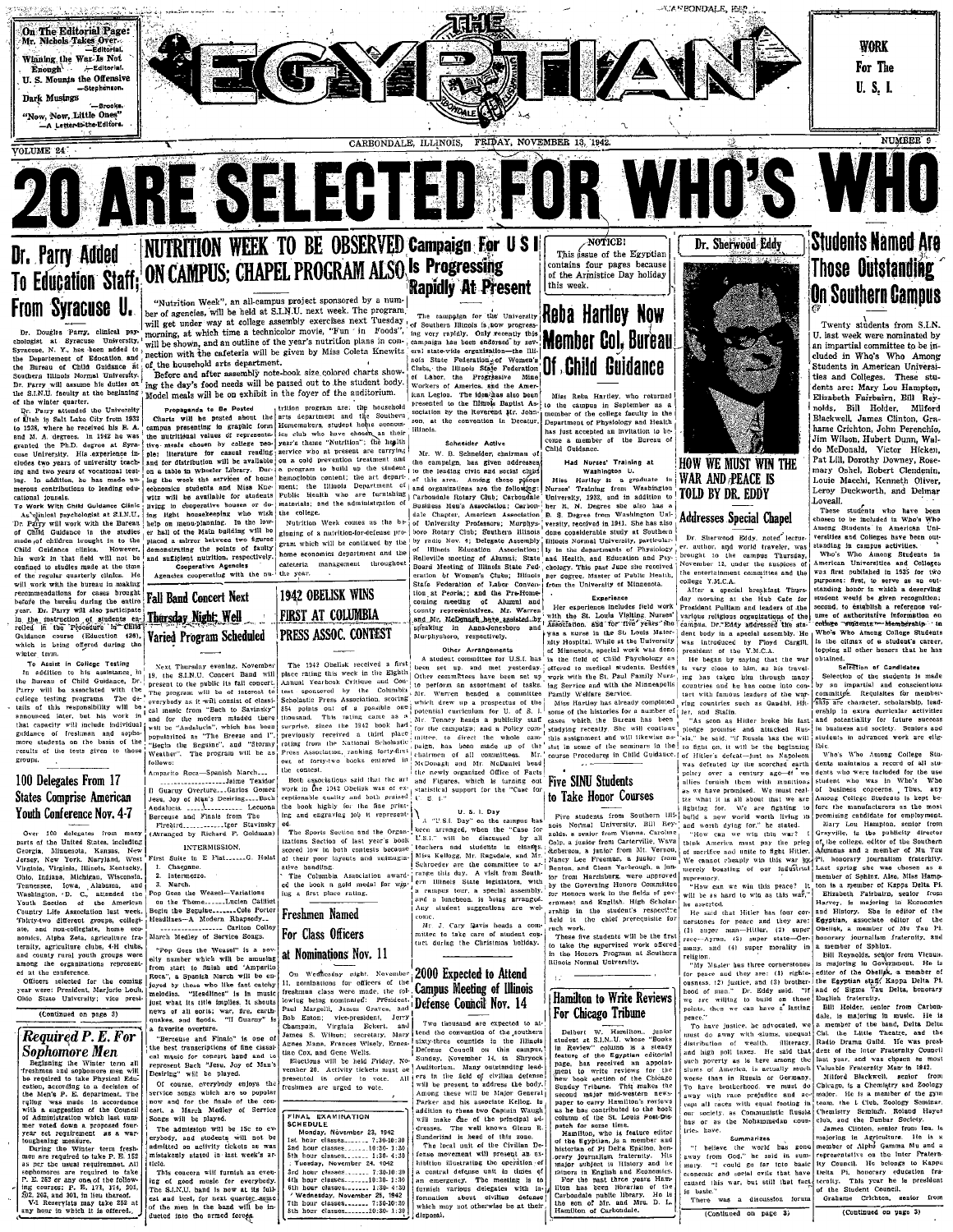

### MR. NICHOLS TAKES OVER T

One of the results of the Republican sums up the progressive education idea. And

The most significant principle laid down The most significant principle laid down Of special interest to Southern Illinois is<br>for education in Illinois by the new superint Nichols' announcement that among his first tendent has to do with what he termed "get- setions as superintendent will be the established in the stabting back to fundamentals". Mr. Nichols, ac- lishment of a department of rural education, ting oses to a necent interview article appear- He promised that this department would be<br>cording to a recent interview article appear- He promised that this department would be<br>ing in the Chicago Daily News, believes that ing in the Chicago Daily News, beheves that staffed by "competent and well-trained per<br>many llimois elementary sobools have pie who understand triaral life and its prob-<br>neglected the "tool subjects" of reading, lems". The "projects"-a trend which Nichols recogniz-

projects aren't beneficial, but they haven't schools children in Hinois have the same<br>produced the educational values they role to play in the building of tomorrow as should

sweep in the Illinois balloting last week was he would seem to be on solid ground in so the election of Mr. Vernon L. Nichols as rejecting this prevailing method of educathe election of Mr. Vernon L. Nichols as relevant for previewer the heater and our experimented and superintendent of public instruction. Al-<br>superior or victions with has been piling up<br>apperimented out to assume office

It is encouraging thus to know that our projects — arena when Nieharls recepture. It is encouraging that to know that our established as a "halton-wide". The example the reserved of a stream of a consider the same start of the specific term in the schools in Hil hould".<br>
all other future citizens. Any inequality of<br>
The indication is that Mr. Nichols is not educational opportunity working to their or an all-out believer in the theory that we anyone else's disadvantage is not only un-<br>"learn by Deweying", as one traditionalist democratic but also monstrously unfair.

# WINNING THE WAR IS NOT ENOUGH

ning this war is not enough.

logic and good sense on their side in their Now Mr. Sckolsky, a "practical" fight for a post-war internationalist policy to speaks for a lot of like-minded people. be opposed by a school of thoughtlessness inflict on our enemy is to the one which holds that as soon as the enemy is Lidices. But it will take more than reprisal crushed we should return to our pre-Pearl murder to make our winning the war mean Harbor shell of isolationism.

world. Not that he doesn't want us to win the fervent conviction that, after we have the war as quickly and decisively as possible. killed our enemies, we shall set about to He does! Colonel McCormick does, and so build a better world, with them and for us do Ham Fish and, one supposes, Mr. Lind. all. That may mean giving up some of the bergh. But the only victory possible under territory we once held. It may even mean their recoiling philosophy is the kind which going to the inhuman limit of trying to ar-<br>we enjoyed between 1918 and 1941. The range for every child in the world to have a American people have spilled enough of their pint of milk a day. After all, it requires blood nov that they have some claim to a much to atone for the sin of war victory which won't necessitate their having

em.<br>But they are going to have to keep on causes of war. Already that Bible of isolationtheir toes. then tools. Arrestay that obtained in the new Day of Armistice will be the call<br>ism—the Chicago Tribune—carries in its<br>new Day of Armistice will be the call<br>news columns the "news" that after the way for all good men to c

It was twenty-four years ago Wednesday writes that the only reason we fight is be that we won a war. Armistice Day, 1942, danse the Japanese attacked and captured us in a far more difficult and deadly our territory, and killed our men. Our war struggle merely because we failed to win the aims, this foolish man tells us, are only to peace, too. We should now know that win- get back the territory to subdue the enemy this war is not enough. We have get been the curritory to subdue the enemy.<br>The people who do know this have all the would be "10 to 1".

man eep the peace. But they are being and will thinks that we shall have won the war if we something more than a temporary saving of The isolationist is the saddest, most wide. our skins. Distanted all as the word may be<br>ly prevalent anachronism in the modern to some, it will take idealism. It will take

One thing is sure: we will-not rid ourselves become two will work that the general in order of recentring that the general to go to war every twenty when years in order of recentring was by channing peace—it's to prove that they won. And we believe that wonderful! We we lost by default through not fighting the

The new Day of Armistice will be the call our returning soldiers will set in motion a fellow-men. He who heeds it not, let him<br>tide of isolationism. And George Sokolsky bear the curse of the war-maker.

### THE EGYPTIAN **ROOKS IN REVIEW**

By DECBLRT W. HAMILTON

### John Jennings is one of the best historical, novellate in the business and his latest output is-

his finest. "Gentleman Ranker"<br>
(Reynal & Hitchwock; \$2755-15-a.<br>
smashing. dashing tale of the<br>
French and Indian wars, with If-<br>
dian fights, Braddock's defeat and all the excitement of the Virginia frontier. It is the story of Ste nien Trent, handsome voung Eng-, plen Tenti, liandaomo your Enfr.<br>Ikh gertlensa, who drinks his<br>way into Braddock's army open<br>with night net wakes ap to fleet<br>lines in the water in America.<br>Hie and adventures in America.<br>He and adventures in America.<br>mann

The Declaration of Independence says: "We hold these truths

GENTEEMAN: RANKER

 $n = 1$ 

in some respects Jennings is bet-<br>ter than Roberts. Jennings is n better story-teller, than Roberts,<br>better story-teller, than Roberts, sceneste in historicalibankeround. accurate in historical backgrounds<br>
"Gentlemman Ranker", already a<br>
best seller, is a satisfying, enter-<br>
taining morel. It should be "must"<br>
reading for anyone who likes fast<br>
accion with a historical back-

ground.<br>THE BUFFALO BOX THE BUFFALO BOX<br>
Frank Graber, who reviews mys-<br>
levies for the Chicago-Daily-News,<br>
hans low as at a sleading that has<br>
hang low as a sleading model the dizzy<br>
own. We've mentioned the dizzy<br>
Slahn Crasg Lefore-now. We've

**DARK MUSINGS** 

By EARL BROOKS

uses of slavery, .now exploits the

Negro and his resources. Today,<br>even in time of war, the Negro<br>receives less consideration and

equality than the citizens of thos

caught between two fires and his caught between two fires and his<br>Architan Korps annihilated.<br>The lignidation of German pow-<br>er in North Africa is one of the<br>main abjectives of this offensive.<br>The danger to the trent narral base<br>at Alexandria, to the Stee

and to the rich oil fields of Iraland from will be eliminated. An-

other great objective of this drive ouer great outgettive of this arrive<br>after the establishment of numberous<br>aft fields along the const of the<br>Mediterranean that will make pos<br>sible this use of that sea as a sup

ply line, thus ending the long 14. 000 mile journey around the Cape<br>of Good Hope. This is of grent

Importance for it cuts off approxi

Importance for it cuts off approximate for a proximately 3.000 miles. The result of<br>this advantage is obvious. It means<br>that Notth Africa, including Egypt,<br>our armites in the North Africa, including Egypt,<br>our armites in t

is now possible. The sunniv lines

Continents, line is the 1849's.<br>
Using the old story of the Don-<br>
ner Party Grapher has witten a cleve- plot for, the deducing of<br>
cleve- plot for, the deducing of<br>
Laat. The story is a little hard to understand, because o volved, but otherwise it's a well-<br>done tale of homicide.

dina. Italy 1881 will be in perti<br>of invasion and/will be constantly<br>exposed to beavy air attacks.<br>The Soviet Union is now provid-<br>ed with an effective "second front."<br>though of course the North Africa

chensive does not have the effect that an invasion of the Euronean continent would luave. This is what continent would inves Trias is what continue of<br>Station and the Russians wapt, and<br>according to Churchill, it is com-<br>ling ucross the English Channel or<br>the North Sea, It may well be ac-<br>companied or preceeded by an invasion from our newly acquired bases in Africa.

President Roosevelt is to be com-President Roosevelt is to be com-<br>mended for he did not allow, the<br>political considerations of the re-<br>cent elections to force the high<br>command into any premature attempt that might have cost many more American lives. Had the North African offensive come be North African offensive come be-<br>fore the election, the results of<br>that election might have been<br>more favorable to the Democratic<br>party. The prosecution of the war<br>can not be influenced by politics for the existence of our couns ountry

**EXERCT:** This case of the action of the contribution in the two two that is the contribution of the same of the contribution in the same of the same of the same of the same of the same of the same of the same of the same **IT AND ABOUT** 

From 1.0 min fines two thought the Highd was apply and the open salonn we have now. Let me tell you that we have to have enclude product the main and that is "we must love our boys and girls better than dollars". That is 

the doing without liquor was hurting America, but the doing without literar was hurring America, but<br>the doing with the most corrupt, heartiest bunch of low bred politicians the world has every known, Their extends in the someoring haw breakers and his parameter for the p every painted taveom dates hall dat is the evidence of their low tred, this<br>return, covarily actions, sident then  $\mu_1$  this<br>is youth value of the thing in the state of the pair of the pair of<br>sident: You say)  $^{\rm eff}$  is people decide without the paid propagands of the hooze? Do I not know if my sixteen year old hooze? (Continued from page 3)

**TECN DEANS** 

CHARTER MEMBER-

Entered as second class<br>matter in the Carbondale<br>Postoffice, under the Autor March 3, 1879.

Samor<br>- Editor<br>- Editorial - Pag

Voice of S.L.N.U.

Desir Rittory We have all been poking around

We have all been poking around<br>in our cellars and aftise looking<br>for old pois and bicycles to donate<br>as scrap. We have been so ab-<br>sorbed in our runnmaging, that, we<br>have overlooked almost a thousand<br>pounds of scrap metal see every day.

every any<br>
1 refer to that relic from some<br>
ast war, the old cannon on the<br>
trice that glares so belligerently<br>
1 the compuse entreper Now to at the compas entrance. Now is no time for sentiment, for wailing no mas or seatures in the cannot be<br>needed, desperately; by our fighting men. Although it is completely,<br>worthless where it now is, I hope that its days of action are not

-Bill Reynolds **BITY** UNITED STATES<br>WAR BONDS AND STAMPS

Norris, Hotchbeen, Warner, Hotchbeen, Batter, Colp, Goddard, Grave, Goddard, Grave, Goddard, Grave, Statter, Hutler, Hutler, Hatter, Hatter, Statter, Theorem, Theorem, Theorem, Theorem, Theorem, Theorem, Theorem, Theorem, National Advertising Service, Inc.

420 MADINGH AVE, NOW YORK N.Y.<br>CREWS \* 491149. LOLASSILO, SEE PUBLISCO 1941 Member 1942 **Pissocialed Collegiate Press** 

Friday, November 13, 1942 **VOICE OF S.F.N.U.** 

"NOW, NOW, LITTEE ONES"

Sesser, Illinois.<br>November 6, 1942.

care of the first state of the matter of the matter of the temperature of the matter of the matter of the matter of the matter of the matter of the matter of the matter of the matter of the matter of the matter of the mat

I have always read, young representingly, seeking<br>the lockeep myglif-young, despite my years, by ke-p-<br>ing like, desse touch with youth and unbiased that-<br>ing like, desse touch with youth and unbiased that-<br>ing. Willet-F time that the worst bit of reading. I have ever<br>found in your paper is paragraph two in the article



### diafranchising acts denomine the validity of the Fifteenth Amendment. The progress of events has separated a separation of the progress of events and the particle means ment which rested on greed, pride to be self evident: that all men are evented pount: that they are endowed by their creator with and tyranny. The government<br>which advocated haman slavery certain inalienable rights: that which advected human stayeer<br>has fallen, het in lie place now<br>stands an Aristocracy—"lily<br>white", which retains its power-<br>hy use of beautiful theories, im-<br>potent laws, segregation, oppresamong these are life, liberty, and the pursuit of humpiness." The Fifteenth Amendment to the Constitution of the United States reads: "The right of citizens of<br>the United States to vote shall sion, and discrimination.<br>sion, and discrimination.<br>The Negro, who even in- the<br>darkness of slavery kept their not be denied or abridged by the darkness of shavery kept then<br>alleglance true to freedom and<br>the union, is the most sinned<br>against. This government, which<br>was once prostituted to the base

not be denied or abridged by the<br>United States, or by any state,<br>on account of race, color, or pre-<br>vious condition of servitude."<br>As regulate the Negro these pro-<br>visions have been singularly vio-<br>hard. Segregation and di ation stand in mockery of the beautiful phraseology of this doc-

The power of the United States Ceneral is now inaking a large contribution in the way effort of the Daited Nations. The United States is now conducting offensive operations in two widely separated areas of the globe. The vast amount of energy than seventy-six hours most of this<br>had been overcome. Algeria, Oran,<br>and Casabilinca have nit fallen and<br>an American force is striking to-<br>wards French Tunisia and Libya. put into our war program is now beginning to bear fruit. Clearly the Axls has been forced into a defen-German Marshall Rominel will

**ABOUT** 

sive role, we now have the initia-<br>tive.<br>The action in the South Pacific, The ortion in the South Peelfice,<br>while of lesser magnitude than<br>that in North Africa, is tremen-<br>docusiy important. The Japanese<br>made a major effort to retake<br>the candidatoral, upon which is located<br>the invaluable air bas to do this our offensive power in that area will increase progressive that area will increase progressive-<br>by The high common is deter-<br>mixed to hold this outpoat, and to<br>expand it, for, while we hold it, our<br>supply these are secure. The offer-<br>sire in New Guinea meets with<br>projection succes of Kokoda and Japanese defeats of Kokoda and Japanese defeats<br>in the Buna area are significant.<br>Curt offensive operations in the<br>South Parific have divided a major<br>portion  $\mathbf{\hat{V}}^T$  Japanese power from<br>other areas and have probably sav-<br>ed India or S is now possible. The supply lines in<br>the property of the supply lines are corresponding internal with<br>property and the property of the mass supply property. It will invigate the news<br>rests. It will invigate the mass securi and spared China from facing the qualaught of a concentrated Nio

ouslauged of a concentrated Nip-<br>ponese army and air force.<br>The most important operation<br>set underfalsen by the U.S. force-<br>is tig occupation of Franch North<br>Africa. This action, timed with

**Council Minutes** 

Present: James Clinton, James Wilson, Grahame Crichton, Sarah Wisson, Gransame Crichton, Barsh Luchen, Sanay<br>Luchensen, Dialus Swayne, Nancy<br>Lee Freeman, Dialne Steinheimer,<br>Henry Hinkley, Nick Milosvich,<br>De Haynes, Helen Marberry, Office<br>ford Harrelson, Roy Ragssiate, Ber<br>nice Fritz

Absent: None.

The minutes of the previous<br>meeting were read and approved. The date for the nomination of the junior Council member to take

in place of David Reaga, who is<br>no longer is exhocl, was set for<br>Priday, November 13: election to<br>he held Friday, November 13: election<br>to<br>the held Reaga November 20.<br>The sample of the plane of up by<br>the consect the plane

in WHO'S WHO, and use it in any imflar selection hereafter motion was seconded by James<br>Wilson, and was passed upan-

A bill of \$2.96 from Woolworth's A bill of \$2.96 from Woolworth's<br>which was contracted by the Connell<br>cil last spring was submitted to the<br>Council. Nancy Freeman made the motion that the bill be paid; Gra

mouton that the bill be paid; Grandon that the mouton of the hand that is a same reported that May a second that the paid Solvector was elected senting Stephen that the paid of the state state of the label of the label of

by the Council to act on the Steer-<br>ing Committee in the place of Da-

vid Kenny. The meeting was adjourned.

 $For Vitery...$ 

*Bir*<br>U.S.DEFENSE

**BONDS** 

**STAMPS** 

Alexander's General Accounting models<br>which is driving the Axis army<br>back in Libya is calculated to drive the Axis completely from the African continent. Unfortunately, there was Vichy inspired resistance to the American landings but in less than seventy-six hours most of this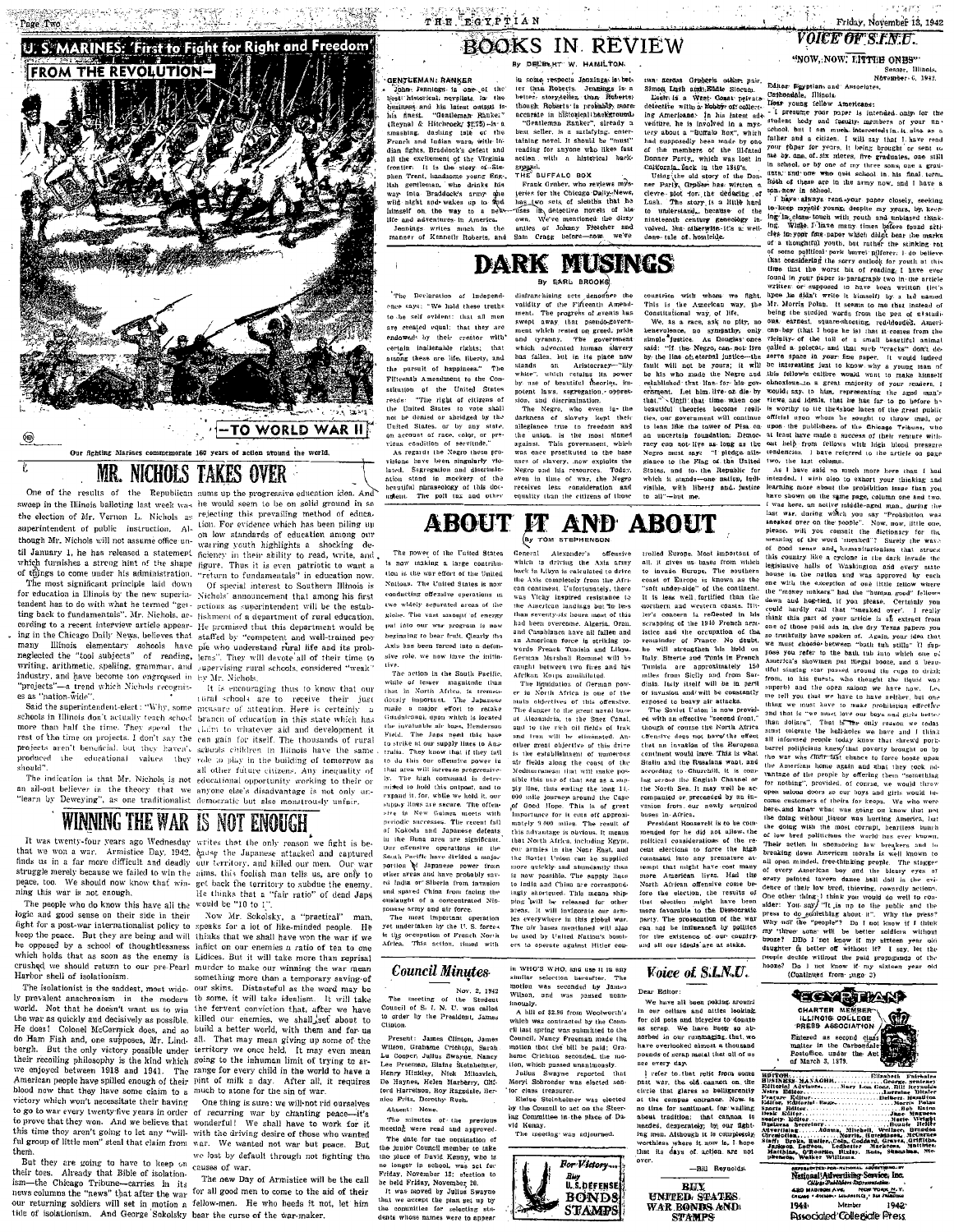NJ.

SPIOIRT a de Navol

Fields<br>Fields<br>Gordon<br>Herry<br>Clark

Burkett

Massey

L. H. B.

(Continued from page 1)

WELCOME.

HOMECOMERS!

### **ETS TENNESSEE FOR FINAL SEASONA SINU Men Now Required REPORTER MAROONS SMOTHER CHARLESTON** to Take 2 Years of P. E. **PANTHERS 27-7 ON HOME FIELD**

### By HAL BUTLER

ME

EV HAL BUTLER<br>After four consecutive losses, a hard-fighting Maroon eleven<br>bowled over Charleston Teachers 27-7. The Southern attack was potent throughout the afternoon, and their defense was prac-.<br>tically inpenetrable. This victory lifted the Marcons from the conference cellar, a position they seemed destined to occupy.

The game was played on a wet field which tended to bog down<br>the passing attacks, but Eastern was forced to resort to the air route because it has been their only offensive threat during the season. Coach Martin soon mastered the situation by shifting into a four man line. The Panthers attempted approximately 40 passes, completing possibly half of them, but the gains were short and the Marcons were never in/real danger. Because of perilous footing and little necessity, punting was limited on both sides. Ragsdale, Kemper, and Malinski each booted the oval one for Southern. lastic difficulties, but may be in uni-

Green

ern 9.

Malinsky

 $\mathbf{r}$ 

ັດ

Q. B.<br>L. H. B.

R. H. B.

F.B

Score by quarters:

.<br>Southern .........12

20 ARE SELECTED

topher, is a Zoology major.

of Southern Knights

a member of the Student Council

ree pressure of the case in the<br>pat Lill, senior from Mascoutan<br>is a Sociology major. She was<br>member of the Student Council to

three years. She also belongs to<br>Girls' Rally, Y.W.C.A., and Sphinx.

Radio Drama Guild, Girls' Raily, B

ciety.<br>Definar Loveall, senior from Car-<br>bondale, is majoring in Industrial<br>Education. He is a member of Nu<br>Epsilon Alpha, social fraternity.

senio from

Clendenin.

S. U., and Sphinz.<br>Robert Clenden

the Socratic Spelety.

clety

FOR WHOS WHO

longs to Sphinx.

First Quarter All Southern

Southern signal caller, scooped up pleron<br>the ball and dashed aeross the goal Clark<br>line for the first touchdown. Cat. Hodges<br>bondale then kicked to the Panthers Martin ine for, the arst touchasts. Later<br>who made a futile comeback through who made a futile comeback through<br>the air. Sill wide awake, Kemper<br>interplate a short pass and again<br>put the rampart Marcoons in scoring<br>put the rampar Kemper Milosevich position. Regsdale soon tallied on<br>a wide sweep around left end. Milosevich's conversion was good and the quarter ended 13-0.

the quarter engel 100.<br>Second Quarter<br>As the second quarter<br>asset of the behavior than the boys from<br>Egypt had things well in hand. East-<br>cent tried desperately to hit pay dirt. through the air, but it continued to be a very unprofitable venture. Kemper again intercepted a Panther pass, and the haroons negation. The Maroons carried the ball to the 12<br>Maroons carried the ball to the 12<br>punched over the touchdown on a<br>yard line on ground plays alone and pass from Milosevich to Ragsdale This was Ragsdale's second touch of the game. Once again down Southern moved into scoring post tion, but the gan went off ending<br>the half and Southern jubilantly ran<br>into the dressing rooms with a com-<br>fortable 20-0 lead.<br>Second Half a Breeze

Secondary and the state of the case of the case of the second Half a Breed and the secondary unsails<br>fied with their Hubert Dunn, senior from Piney-considerable leed, the Southern field usual<br>in. He is president of the lin strings pounded over another touch-<br>down on line play done before they<br>wrere removed to allow the second<br>and third stringers to share in the<br>glory. Milosevich scored this time<br>on a straight power play over his<br>on a straigh Waldo MoDonald, seator trom<br>Cheater, is majoring in Government.<br>He is a member of Southern Kulchus, Kappa and Southern Kulchis, Kappa and Southern<br>Sphinx. In his junior year he was<br>president of his cleas, and of Nu<br>Souther for the extra point.

The Panthers finally managed to The Pantilers finally miniaged to<br>put over one taily hate in the third<br>put over one tail plate in a cooler passer, completed four straight passes,<br>cs. and completed the string by<br>denoting a long one into the arms<br>for Still of Suituvan. Enterprise best each Vu-<br>include the extra point.<br>The foorth quarker was a state-<br>mate between our reserves and<br>found to the mate of the prince and the particular and<br>the control of the state and the state and

Gives Rally, Y.W.C.A., and Sphinx.<br>
Dorothy Downey, sealor from<br>
Greenview, is an English and His-<br>
tory major. She is president of<br>
Rosemary Oshel, senior from Her<br>
Rosemary Oshel, sealor from Her<br>
r.fn, is an English maj Kemper was probably the outstand-<br>ing man in the Marcon backfield. ing man in the Marcon Dackutau<br>Not only did he score a touchdown<br>hut managed to intercept five passes

nut managed to intercept five passes<br>in his space time,<br>Martin and Hodges hoth played<br>bang-up games on the line. The<br>Eastern rumting attack was hope-<br>lessly smothored by the Maroon stalwarts, and their passers were rushed so badly that many passes went astrav.

Captain Lawrence Calufetti falled<br>to make the trip because of scho-

We may have a little INN, but we have a big IN with your stomach. Try our Tasty Hamburgs and home made `Chili.

**CASTLE INN** 

The Council of Administration has<br>adopted the recommendation to increase the number of young men<br>taking physical educations by a course by<br>content of P. E. For one set there is one form of P. E. For one perhapsion<br>consider Iv the freshmen boys were enduring

I'm the resonation to you were changed the "toughering up" program and feel<br>ing the early effects of lack of such<br>writ. But the freshmen of last year<br>who are acquainted with only a limit<br>ed type of workout are in for a big the "toughening up" program and test<br>ing the early effects of lack of such<br>work. But the freshmen of last year<br>who are acquanted with only a limit-<br>ed type of workout are in for a big<br>winter and spring term P. E. workout. This plan, which han be read about in more detail on the front page, is a fine procedure. Most of the fresh men and sophomore young men are<br>between the ages of 18 and 20. Many<br>of them will be called into the army

of them will be called into the army<br>or nay by the end of next summer.<br>The atter time in the fail Q. E.<br>Time atter time in the fail Q. E.<br>classes. Coaches Martin, Lingle. and<br>DiGiovanni have cited cases of for-<br>DiGiovanni Eastern Sulliva McBride Knot

**Stevenso** If we're going to be in this scrap Rap) If were going to be in this scrap<br>some day, and most of us will be, then we should nil want to be in A-I<br>shown we should nil want to be in A-I<br>should nil want to be in A-I<br>should be should be the Little States Array<br>solide Vukovite Pierson Castern .............. 0 0 7 0<br>First downs: Southern 14, East

100 DELEGATES FROM 17 STATES COMPRISE CONFERENCE NOV. 47

### (Continued from page 1) (Continued from page 1 Herrin, is a Home Economics major She is a Student Council member

Re is

dents. Freida Sowers. Eastern III<br>nois State Teachers' Coilege; Raiph<br>Gingles, Kentucky:; William Queer.<br>Michigan; secretary, Fontaine Watts, president of Anthony Hail, and be comes to Spunnx.<br>
John Perenchio, sentor from Chris-<br>
topher, is a Mathematics major, He<br>
is a member of Southern Knights,<br>
Sphinx, and is president of the Se-West Virginia: editor, Julia Kenin Maryland. The theme. "Rural Youth's Re nior class.<br>James Wilson, senior from Chris

Figure 1. Figure 1. The monthleter of the monthleter and the week.<br>
The was much discussed in its various<br>
phases during the week. Some of<br>
the local people appearing on the program were President Puillam and<br>John Allen, who spoke on "South program were president Pulliam and Construct Program (construction of the state of the state of the state of the state of the state of the state of the state of the state of the state and contenue is due to members of the

**VOICE OF S.I.N.U.** 

Evalient Alpha.<br>
Species in majoring in History. He is<br>
a former member of the Student<br>
a former member of the Student<br>
Council, a member of Kappa Phil diced writers. Allow me to say some<br>
Council, a member of Kappa Phil then I know it will do some good omewhore sometime and may you all have success in, life and may your conscience in later life have no occaconsecuence in iglerative have no occur-<br>sion to condensit you for the things<br>you do now in youth. Good luck. I<br>could castly embrace each of you,<br>meter and female, and with my eyes<br>shut, make believe my soldier boys for whom I am so lonesome, had re turned to my embrace.

Sorry for bothering you so much.  $_{\rm{ref}}$  fully  $Re$ T. E. MALLORY. Sesser, Illinois

Consert Clendenin, senior from<br>Cora, is majoring in Chemistry and<br>Mathematics. He is president of<br>Delta Gamma Rho, honorary fra Cora, is majoring in chemically been been been been been able better that the president of the term of the term of the term of the control of the state of the state of the state of the state of the state of the state of th HELP US MAKE THE **EGYPTIAN ONE OF THE BEST SCHOOL PAPERS** is majoring in Government. He is<br>a member of Kappa Phi Kappa, and



By BOB EATON

Froced to guidar if you must, but<br>I attach deep significance to two<br>victories—both of which occurred<br>only a matter of hours apart last<br>Saturday, November 7. For her first victory of a season<br>full of bad breaks-diterally speak-

ing at that-Southern subdued Chairs<br>leston. On another "front" another final victories are not as surprising<br>when the mettle of the mean in-<br>volved is considered. A feeble com-<br>parison, I admit, but a significant<br>one, i still maintain!<br> $\alpha$  estimate of the constraints of the scale<br>manner and

ery and Eisenhower in Africaon the home front gridiron several

It is the team<br>informed fast will been limited by this contract the scheme of the scheme<br>of the contract of the contract information of the scheme of the base<br>in high regard the services of Plevial value of the version pl

convex of the Navy V-1 boys in with this speeding change of the Navy V-1 boys in with this speeding. Echois has<br>
there are the Navy V-1 boys in with this speeding. Echois has<br>
there are some conserved and has a fluor cond

on the field, Coach Martin answered

For the definition of the film and of the definition and the definition of the film and the set of the continue of  $\alpha$  and  $\alpha$  and  $\beta$  and  $\beta$  and  $\beta$  and  $\beta$  and  $\beta$  and  $\beta$  and  $\beta$  and  $\beta$  and  $\beta$  and  $\beta$  and be and Martin, a sixty-minute had a big thrill while making the second year. Baker displayed plenty or mass and assigned to the dreasing room occurrent and a size of the way ability for a second year man and assigned to th team position last year to first squad

team position last year to first squad duty.<br>Tomorrow Tennesseo arrives for<br>Tomorrow Tennesseo arrives for<br>the scason's finale for Southern<br>football fans. Practically nothing is known about the boys from the hills. but one thing is there's

BAG OF TRICKS<br>Joe Reichman won the title, "The<br>Pagliacel of the Plano," not because<br>"The same had because he

regiments of the risks, not because he covers. Joe, who will bring his orlines. eness so in the vectory ratation of the Shotlight Bands" Friday night at 9:30, EWT, over the Blue Network.<br>has a complete bag of tricks that he opens at each performance.



.<br>Bereta are a big item of head wear this season, Lovely felt hats it<br>"high" shadca, including.Dobbs.

\$1.98 to \$10.95

 $JOHNSON'S$ 

### **BASKETBALL NOW JUNIOR VOLS PROMISE TO BE** ON THE RAMPAGE UNDERWAY AS **SMALL BUT SPEEDY AGGREGATION** CAGERSPRACTICE

Basketball practice is engaged daily by about fifteen potential<br>Southern candidates under the guid-Southern candidates under the guid-<br>inglates under Southern Me-<br>Audrew. Scrimmages still dominate<br>the work of the team and they are<br>undertaken with a great deal of term<br>vor. They help to acquaint the boys<br>with the tough gr leaton. On another "front" another under sixten with a great deal of beyond. Another, but the state of a win and set its victory ball, with the touch grid of running back victory ball, with the touch grid of running back

Defermive fundamentals have been<br>stressed considerably and fine work<br>has been done along this line in the<br>workouts thus far. Guarding, man<br>for man, has been used most free<br>openity with the idea of keeping<br>openity with the DiGiovanni have clied cases of for-<br>in the home from traiting aveveral internal, has seen used more than<br>the line of the state of keeping properties and the results of the signature<br>internal that the state of the state of

none

Macomb DeKath

Carbondale<br>Charleston

KATE FINDS THEILLED SET THEIR CONTRACT DETAILS of the Victory Parade of Spotlight Bands" carried<br>porclestra leader on "The Victory Parade of Spotlight Bands" carried<br>by the Blue Network at 9:30, EWT,<br>had a big thrill while assigned to the dressing room occu

### **BROWN REVERSES**

Les Brown, who will bring his or-<br>chestra to "The Victory Parade of ecason's finale for Southern (chesiral to "The Victory Parade of the Law Party and II finale. Practically nothing in Spotlight Bands' Monday-rught at about the boys-from the bills. [3:30, EWT, over the Bine Ustwork, a Mar bread with his father. Now he goe to bed at that hour!



is an unweater of the Rockmetter of the Southern grid method and the Note and the Note and the Northern of Theorem and the method of the state of the state of the state of the state of the state of the state of the state o

Such<br>duel by the vanted Maroons of  $\frac{1}{2}$  and our Maroons are going to finish<br>last season. but we all remember in a blaze of giory<br>that then amplies with the mainless of chambionship of an amplies with a map<br>in the fun much better chance than they have Kemper mutri neutre chance than they have. Kemper<br>had in the previous engagements of Mathiasty<br>the current campaign.<br>Tough Practice Sessions<br>Despite pre-game notices, Coach Milosevich

**HUSKIES YET TO FINISH EDDY SPEAKS** IN CHAPEL **SCHEDULE: TWO WINS MAY MEAN TIE FOR TOP** 

after chapel hour for all who could<br>stay. In this discussion he answer-<br>ed the questions of the students con-Northern Illinois' Teachers from

Northern Illinois' Teachers from Stiffer chapel iour for all who could be considered to DeFail encodence of DeFail encoders of the students considered concerning games with OH Neumann and red the questions of the students three games won, followed by a discussion pionship with lost, and one tis apiece for Dr. Eddy addressed interested stunone loss, auto des autes anti-density de la Little Theater at 3<br>cach team. Those two games are details in the Little Theater at 3<br>beh can be conference ourspenses of clock Thursday afternoon, telling<br>left on the football

completed their conference schedule.<br>
Carbondale still has one game left this year and it will be played on.<br>
Saturday afternoon here. Tennes-Saturday afternoon here. Tennes-<br>see College is the javading elevent<br>and should provide a spirited fare-<br>well game for the season of 1942.<br>The conference standings after<br>Saturday's game are:<br>Team W. L. T. Pis. Opp.

> $\begin{array}{cc} 3 & 0 \\ 3 & 0 \end{array}$  $\frac{34}{7}$

To The SOUTHERN BARBECUE  $\begin{array}{ccc} 3 & 0 \\ 1 & 0 \\ 2 & 1 \end{array}$  $\blacksquare$  $\frac{97}{48}$  $\frac{21}{12}$ CURB SERVICE<br>217 N. Illinois

 $\frac{1}{104}$ 

"It's right on the beam' "Hi, Recognize me? I'm one of vour crowd. You see, I speak for  $\sim 2.55$ i <sup>yi</sup>se Coca-Cola, known, too, as Coke. I speak for both. They mean Drink the same thing. The gang say I look just like Coke (ôca foola tastes. And you can't get that delicious and refreshing lelicious ar<br>Refreshing taste this side of Coca-Cola. Nobody cise can dupli-5۶ cate it." FOTHER AUTHORITY OF THE COCA-COLA COMPANY BY<br>Carbondale Coca-Cola Bottling Co., Inc.

# roted to it. The Defense Défensive fundamentals have bee

watching one particular area of the<br>more field in the procedure is beighted in<br>that it teaches the players to move<br>more freely about the floor without more colliding with either one's team-<br>mates or the opposition.<br>Mary of

In granking to the most difficult first weak to the most difficult and a treatment. He's just a top the move freehane capacity and the most of the most of the most of the most of the most of the animal method in the secon

State Normal

KAYE FINDS THRILL